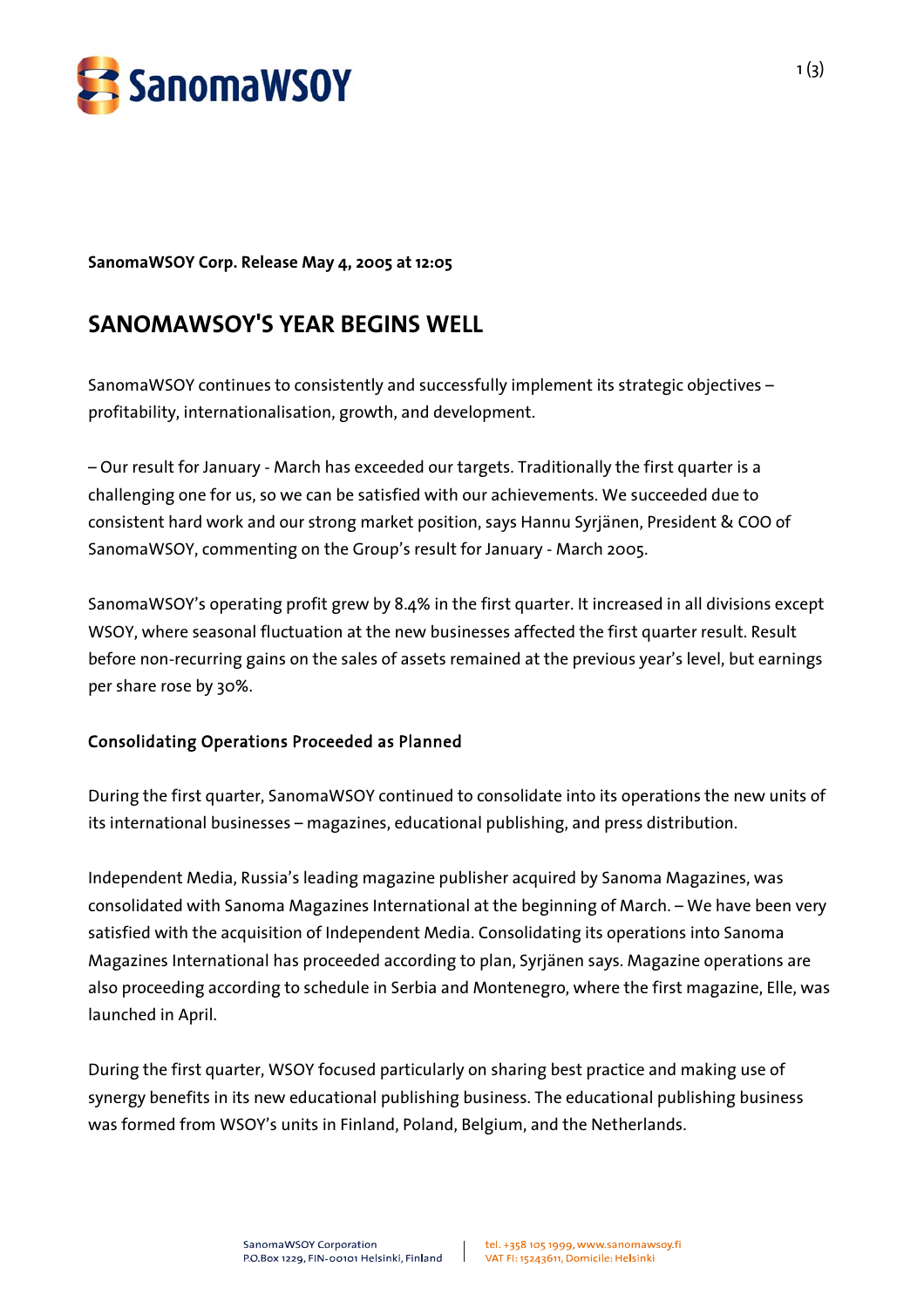

In the beginning of the year, Rautakirja continued to expand internationally and consolidated the units for press distribution in Romania and Lithuania that were acquired at the end of 2004. The acquisition in Lithuania further strengthened Rautakirja's leading position in press distribution in the Baltic countries.

## Newspapers and TV Channel Nelonen Strengthened their Positions

– Sanoma Kaupunkilehdet strengthened significantly its position in the Helsinki metropolitan area's free sheet market. The new free sheet, Kaupunkilehti Kymppi, expedited the market. Furthermore, the agreements with Connex and Concordia buses sealed our leadership in the market for free sheets on public transport. We have now a strong grip on all important distribution channels: buses, local trains, metro, and trams, Syrjänen states, in a satisfied tone. After the review period Helsingin Sanomat acquired the operations of a local radio station Radio Helsinki. The acquisition will further strengthen Helsingin Sanomat's position and cross media strategy.

The TV channel Nelonen continued to increase its share in TV advertising in the beginning of the year. New investments in TV programmes increased the channel's popularity especially among young male viewers. Also, the acquisition of the broadcasting rights for Finnish National Ice Hockey League, in co-operation with Canal+, strengthened Nelonen's position as a significant sports channel.

## New Financial Targets Carry Out the Growth Strategy

Together with the Interim Report, SanomaWSOY also announced its new financial targets. The Group's new strategic operating profit target is 12%.

– We are moving into the next phase of our internationalisation strategy. We will be emphasising growth and strong market position in all of our operating countries while still focusing on our core competences. We also believe in the strength of new products and services when developing our businesses, Syrjänen summarises.